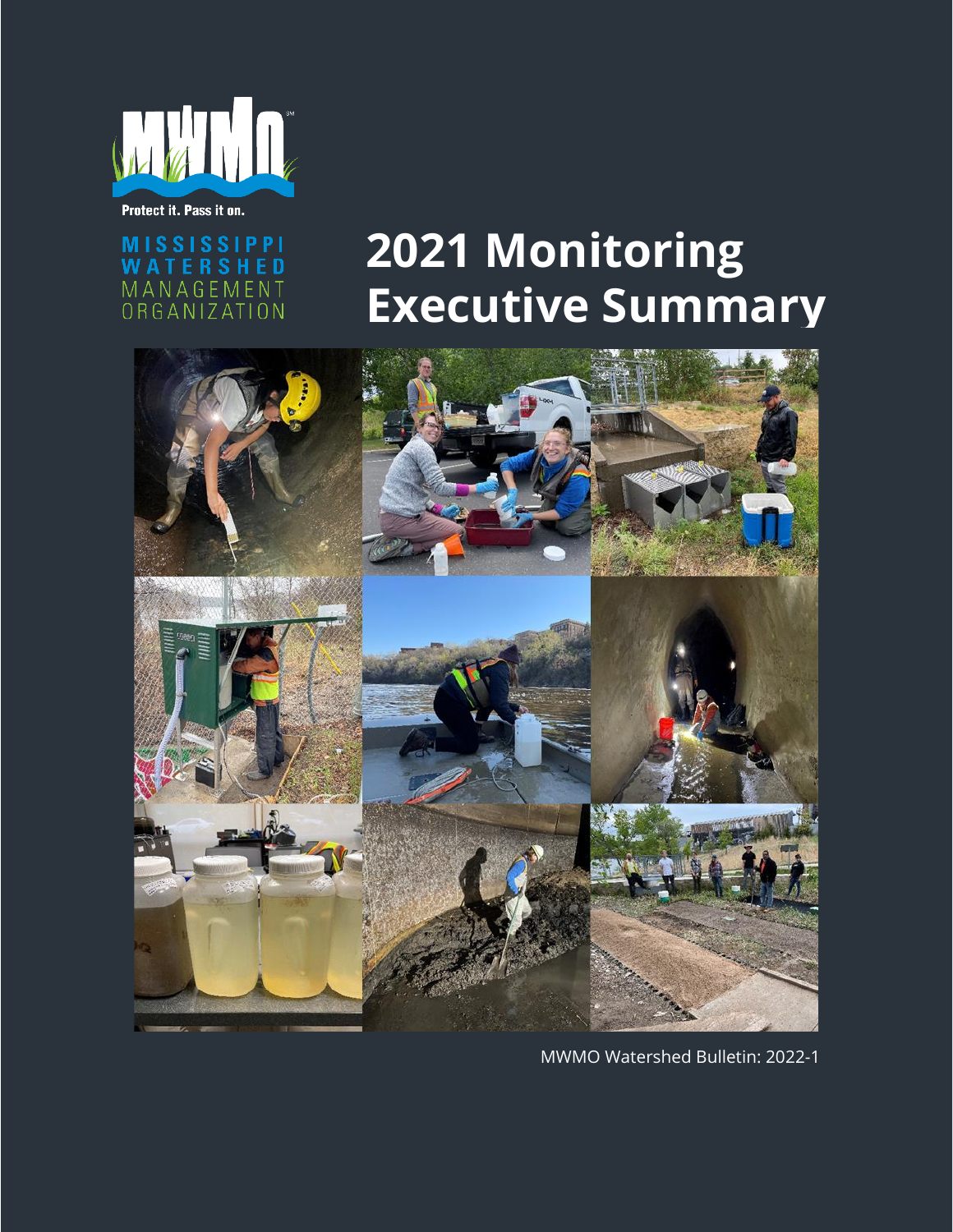

Protect it. Pass it on.



2522 Marshall Street NE Minneapolis, MN 55418

(612) 746-4970 contacts@mwmo.org

**mwmo.org**

### **2021 Monitoring Executive Summary**

#### **Contributing Authors**

Brittany Faust, *Water Resources Specialist* Udai Singh, *Water Resources Director* Brian Jastram, *Monitoring and Instrumentation Specialist* John Mueller, *Environmental Specialist* Jim Rudolph, *Environmental Specialist*

#### **Suggested Citation**

Mississippi Watershed Management Organization. (2022). *2021 Monitoring Executive Summary*. MWMO Watershed Bulletin 2022-1. 8 pp.

#### **Front Cover**

Photo credit: Mississippi Watershed Management Organization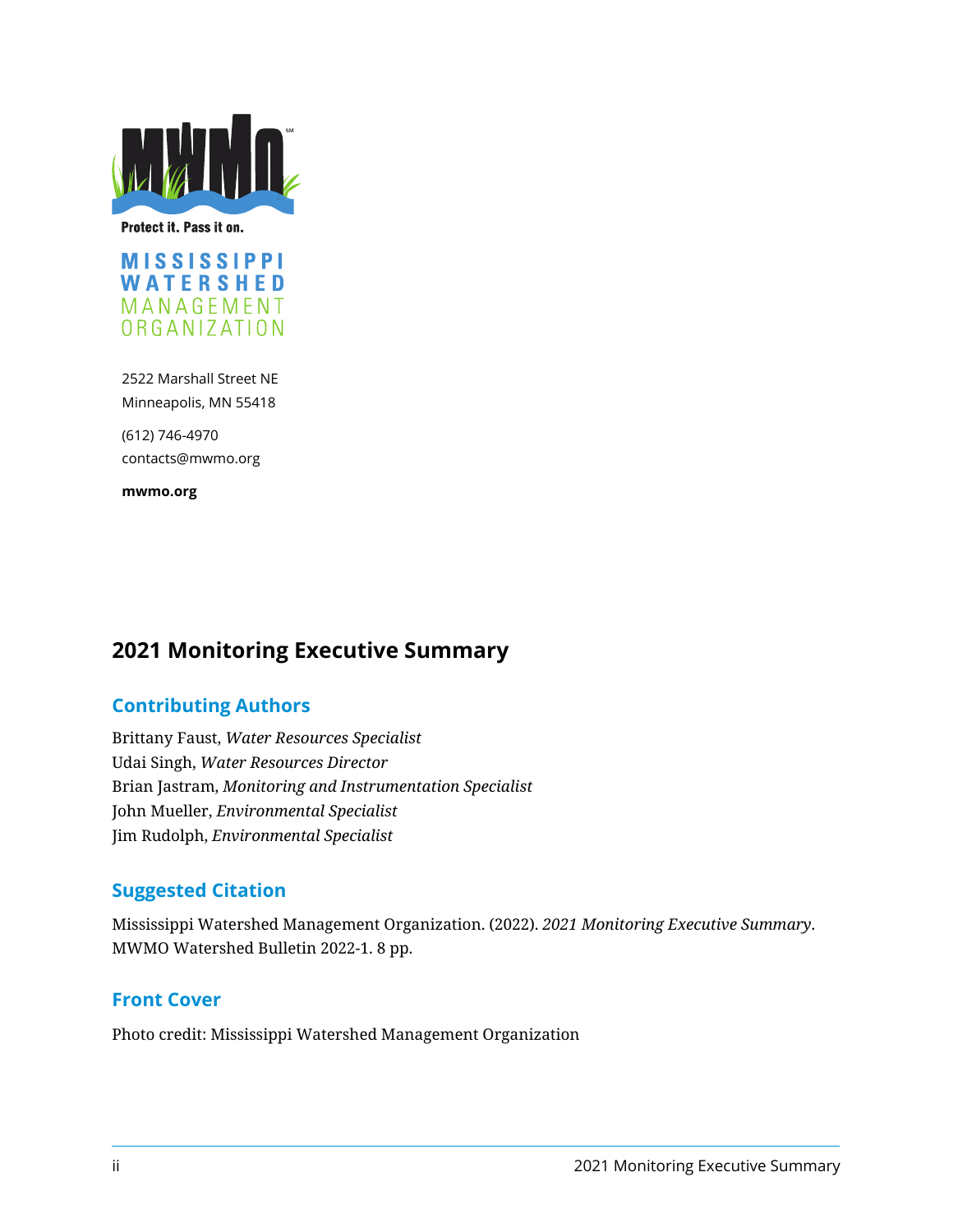# **2021 Monitoring Executive Summary**

Mississippi Watershed Management Organization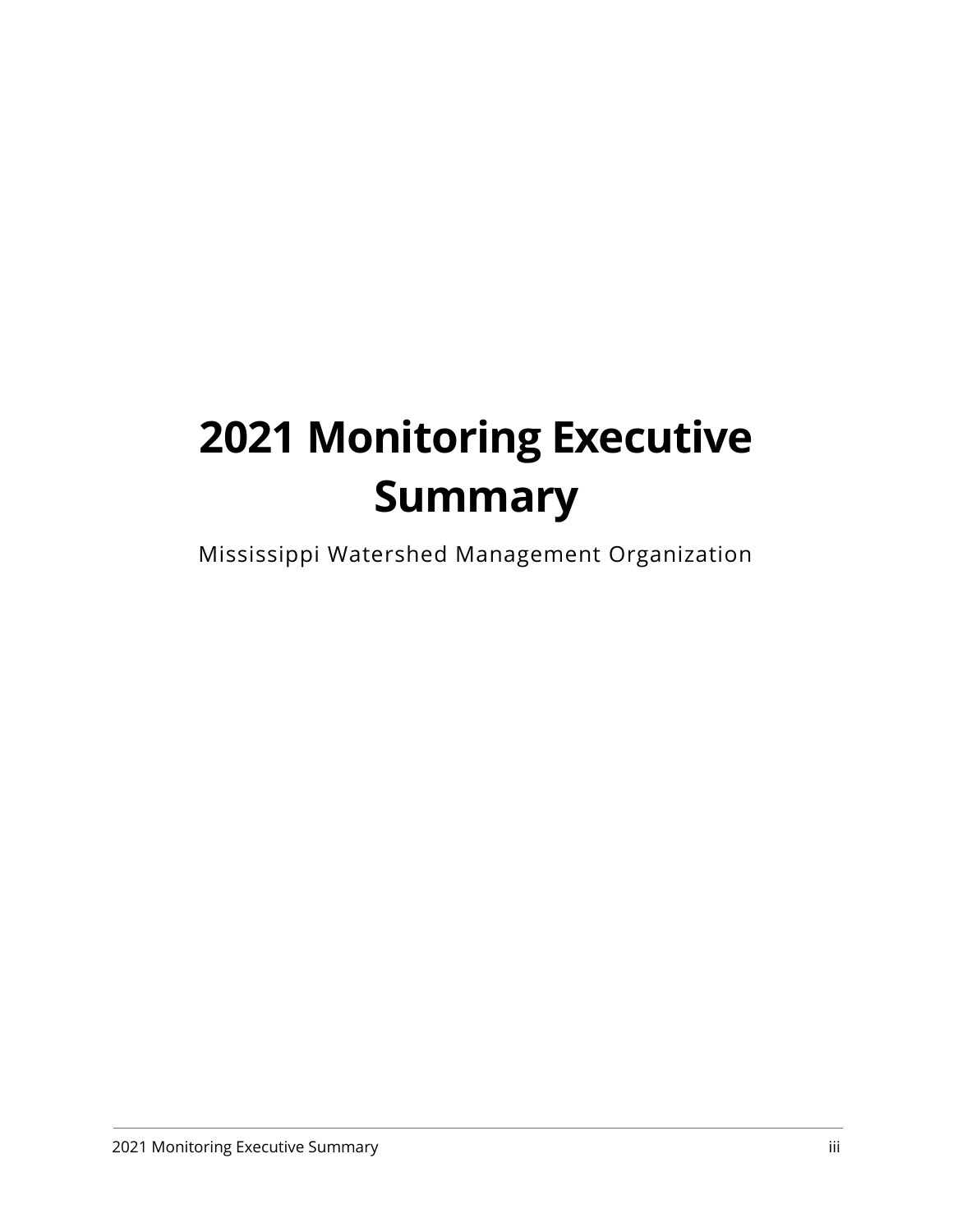This page intentionally left blank.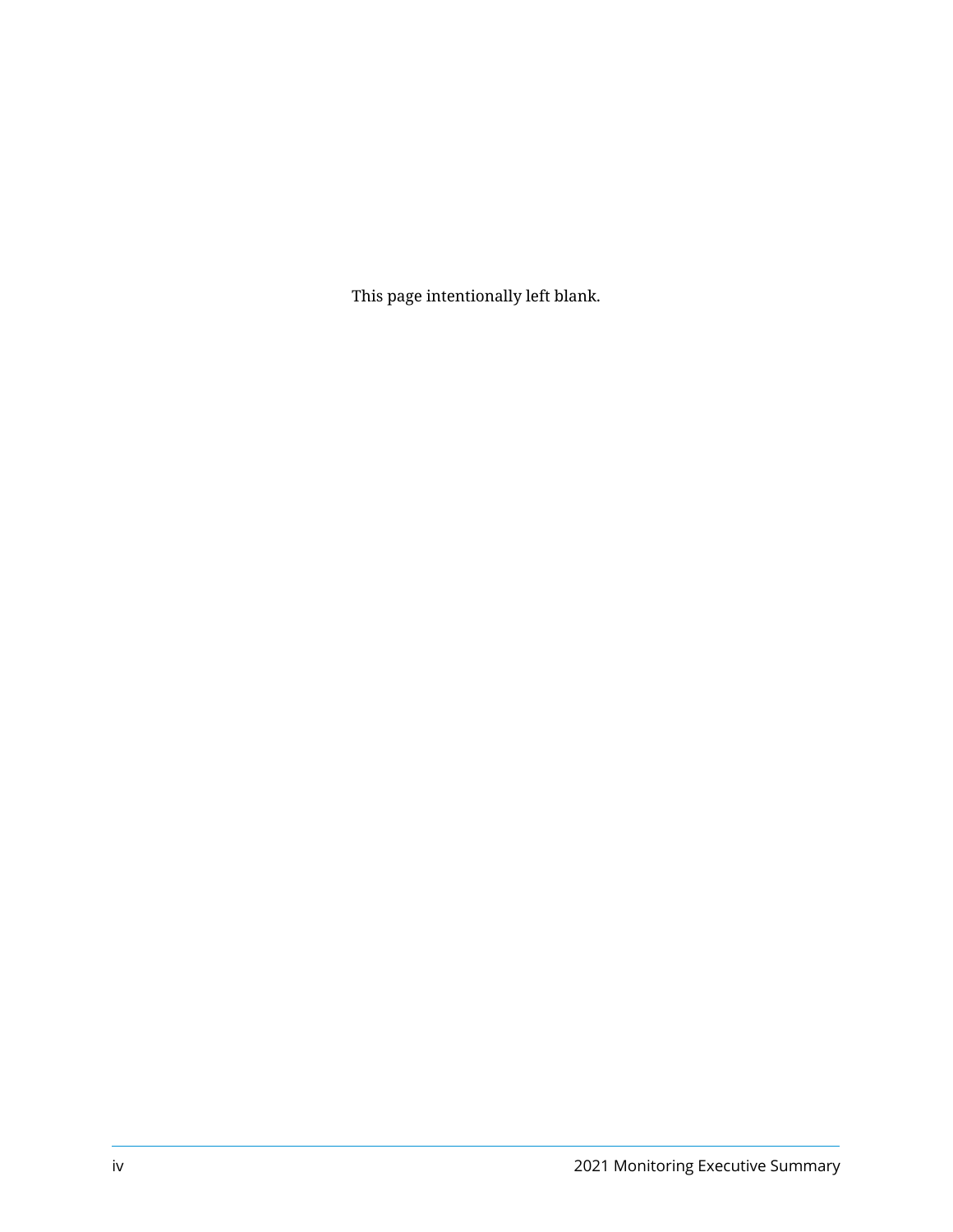## **Executive Summary**

The Mississippi Watershed Management Organization's Monitoring team has completed another successful and active year of monitoring the watershed and is pleased to share the results of their work. The [Monitoring section](http://www.mwmo.org/monitoring-and-reports/water-quality-monitoring/) of the MWMO website has been updated with the latest [precipitation,](https://www.mwmo.org/monitoring-and-reports/water-quality-monitoring/precipitation-monitoring/) [stormwater,](https://www.mwmo.org/monitoring-and-reports/water-quality-monitoring/stormwater-monitoring/) [river water quality,](https://www.mwmo.org/monitoring-and-reports/water-quality-monitoring/mississippi-river-monitoring/) [river bacteria,](https://www.mwmo.org/monitoring-and-reports/water-quality-monitoring/bacteria-monitoring/) an[d lake](https://www.mwmo.org/monitoring-and-reports/water-quality-monitoring/lake-monitoring/) monitoring data from 2021. Data summaries from previous years can also be found on those pages.

Each year, MWMO monitoring staff publish monitoring data results and summaries in the monitoring section of the website in lieu of a compiled report. This change has been made to make the data results more accessible and understandable. Current and past reports are available on the MWMO website at [mwmo.org/monitoring-and-reports/water-quality-monitoring.](https://www.mwmo.org/monitoring-and-reports/water-quality-monitoring/lake-monitoring/)

The MWMO monitors water quality in the watershed's stormwater drainage system, the Mississippi River, lakes, and wetlands. Within these systems, major factors influencing water quality include the amount of precipitation, timing of precipitation events, and land use practices in the watershed. Long-term monitoring is necessary to characterize the impact of various land use practices on surface water runoff within the MWMO and, ultimately, the Mississippi River. Water quality in the Mississippi River is also influenced by precipitation and land use practices in the entire Mississippi River basin upstream of the MWMO. Long-term monitoring of the river will aid the understanding of upstream weather patterns and land use impacts on the MWMO watershed.

The 2021 monitoring season included collection of precipitation data from eleven monitoring locations, collection of bacteria and other water quality samples from seven locations in the Mississippi River, collection of water quantity and/or water quality data from eight stormwater outfall sites draining to the Mississippi River and one stormwater pipe at the jurisdictional boundary of the Cities of Saint Anthony Village and Minneapolis, and collection of water quality samples from ten stormwater best management practices. The Anoka Conservation District (ACD) collected water elevation data at Sullivan Lake and Highland Lake for the MWMO.

As previously mentioned, MWMO monitoring staff collected precipitation data across the MWMO watershed. In 2021, the average total rainfall was 19.77 inches and the location with the most rainfall in one month was the rain gauge at 11CHF with 5.36 inches in August. February had the lowest average precipitation (0.22 inches), and the highest average precipitation was in August (4.97 inches).

Portions of the 14-mile stretch of the Mississippi River in the MWMO are listed on the Federal Clean Water Act's Section 303(d) list of impaired waters for fecal coliform. The Minnesota Pollution Control Agency (MPCA) has moved from a fecal coliform standard to an *Escherichia coliform* (*E. coli)* standard; therefore, all fecal coliform impairments are now evaluated with *E. coli* data. Long-term monitoring of both the river and the stormwater drainage system is necessary to evaluate *E. coli* inputs from within the watershed compared to those inputs from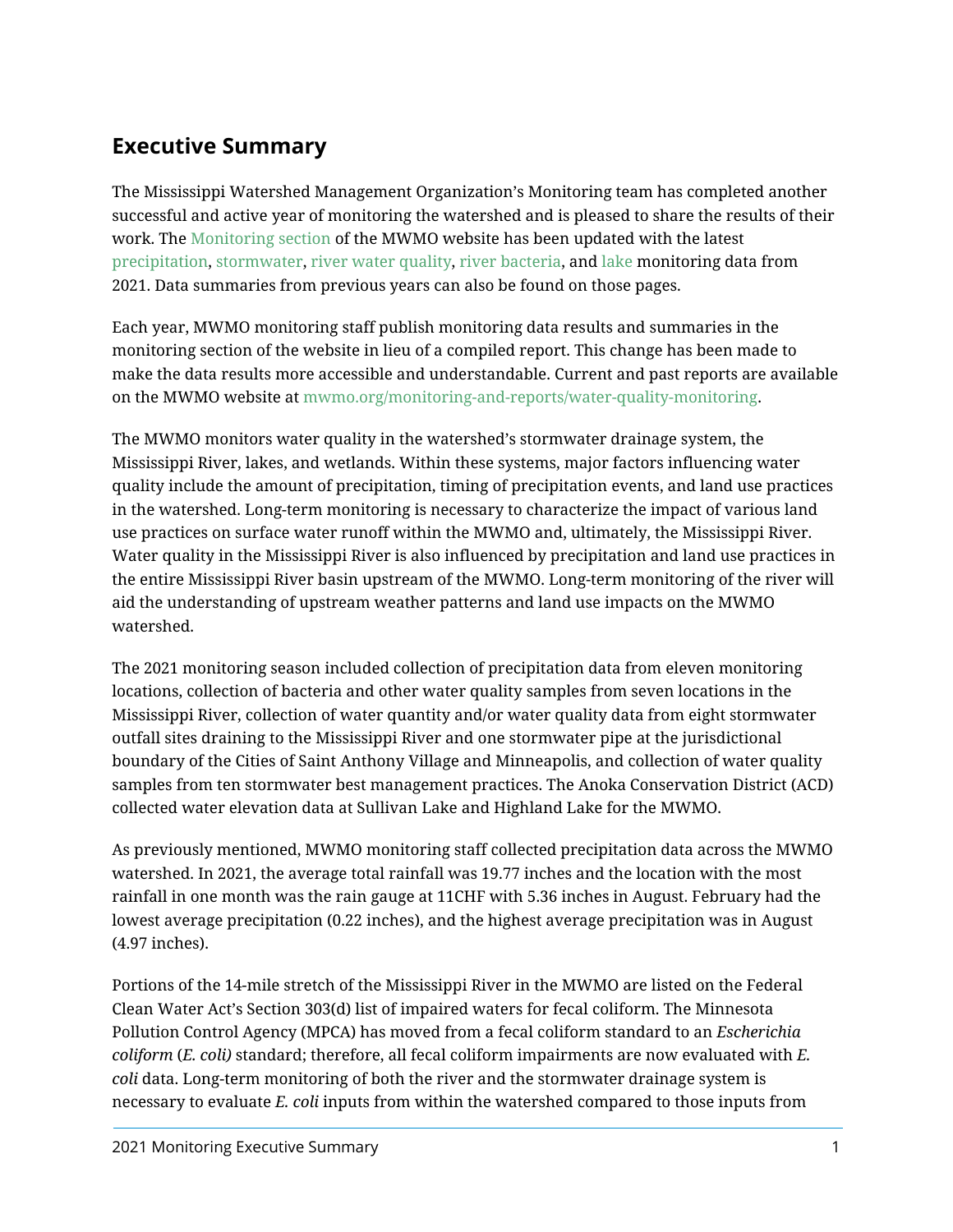upstream sources. The MPCA initiated th[e Upper Mississippi River Bacteria Total Maximum Daily](http://www.pca.state.mn.us/water/tmdl/upper-mississippi-river-bacteria-tmdl-project)  [Load \(TMDL\) Project](http://www.pca.state.mn.us/water/tmdl/upper-mississippi-river-bacteria-tmdl-project) in 2008 to develop daily *E. coli* load limits for the Mississippi River. In 2014, the MPCA released it[s Upper Mississippi River Bacteria TMDL Study and Protection Plan.](https://www.pca.state.mn.us/sites/default/files/wq-iw8-08e.pdf) This document designated the stretch of the Mississippi River within the MWMO as a Protection Reach and deferred it for a TMDL study. Within the MWMO, the Mississippi River is divided by the Saint Anthony Falls into two reaches for classification. Above the Saint Anthony Falls, the river has a water use classification of 2Bd (aquatic life and recreation and source of drinking water). Below the Saint Anthony Falls, the water use classification is 2B (aquatic life and recreation). The chronic standard for *E. coli* in 2B and 2Bd waters is 126 CFU/100 mL for a monthly geomean of at least five samples. The MPCA *E. coli* acute standard states that *E. coli* cannot exceed 1,260 CFU/100mL in more than 10 percent of the samples taken in one month. In 2021, 110 river samples were collected April through October. One river site exceeded the acute standard in May and three exceeded the standard in October. Six river sites exceeded the chronic standard in May, two in June, five in July, four river sites in August, one in September, and all seven sites in October. Sampling in May and October occurred concurrently with a rain event.

MWMO staff began collecting water quality samples from the Mississippi River in 2014. The purpose of monitoring the water quality of the Mississippi River is to establish baseline water quality data within the watershed that can be used for understanding characteristics of the river and how they may change over time. Water quality measurements and samples were collected at seven sites, twice per month April through November and once per month January, February, March, and December. MWMO monitoring staff collected 137 river water quality samples in 2021. Sampling locations in the Mississippi River and within the MWMO's boundaries were selected to represent three distinct reaches of the river. Each site is located within, at the beginning of, or at the end of a river reach. Samples were collected from the middle of the river at three feet below the water surface and were analyzed for nutrients, sediment, inorganics, organics, and metals. MWMO staff also record river water elevation data April through November. MWMO monitoring staff recorded a total change of 4.2 feet at the MWMO river gage, and the river rose 2.5 feet higher and about 1.7 feet lower than the five-year average elevation of 800 feet. MWMO staff continued to collect bathymetric data on the Mississippi River between Lock and Dam 1 and the Canadian Pacific Railway (CPR) Bridge in line with North 41st Avenue. The purpose of collecting Mississippi River bathymetric data is to provide baseline data on the shape and condition of the river bed and how it changes over time.

The MWMO continued monitoring water quantity and water quality of the watershed's stormwater drainage system by monitoring baseflow, snow-melt, and rain events in nine stormwater tunnels draining to the Mississippi River. In 2021, MWMO staff collected 294 stormwater quality samples. Samples were analyzed for nutrients, sediment, *e. coli,* inorganics, organics, and metals. Water quality standards do not exist for stormwater; therefore, data were not compared to standards. The MWMO will continue to monitor stormwater drainage systems to develop a record of baseline data with which to characterize stormwater quality within the watershed. The MWMO also provides stormwater data to the MPCA for TMDL projects within the watershed. In 2021, the MWMO had twelve monitoring stations deployed in nine monitored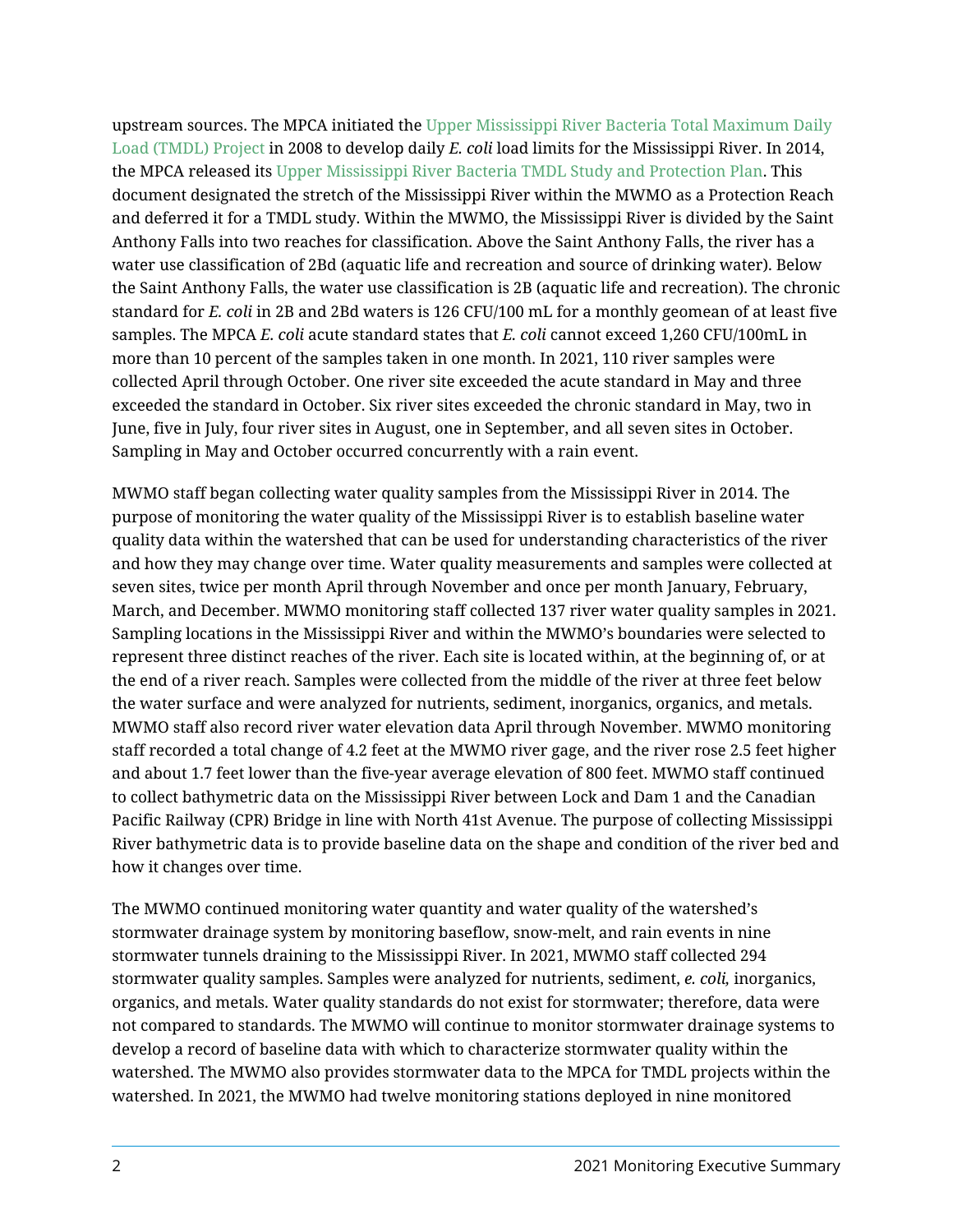subwatersheds. Due to high river levels, two of the outfall monitoring locations, 6UMN and 4PP, were under river water for a little over one month in the spring.

In 2021, the MWMO monitored the effectiveness of several best management practices (BMPs) within the watershed. The monitored BMPs include: [St. Anthony Regional Treatment and](http://www.mwmo.org/projects/st-anthony-regional-stormwater-treatment-research-system/)  [Research System](http://www.mwmo.org/projects/st-anthony-regional-stormwater-treatment-research-system/) (SART)[, Jackson Pond Iron-Enhanced Sand Filter Bench](http://www.mwmo.org/projects/jackson-pond/) (Columbia Heights), [Towerside District Stormwater System](http://www.mwmo.org/projects/towerside-district-stormwater-system/) (Minneapolis), [Edison High School Green Campus](http://www.mwmo.org/projects/edison-high-school-northeast-green-campus-initiative/) parking lot tree trench and athletic field underground storage tank (Minneapolis), [Eighth Street](https://www.mwmo.org/projects/eighth-street-stormwater-planters/)  [Stormwater Planters](https://www.mwmo.org/projects/eighth-street-stormwater-planters/) (Minneapolis), [Minneapolis Sculpture Garden water reuse system,](https://www.mwmo.org/projects/minneapolis-sculpture-garden/) and the MWMO Stormwater Park and Learning Center and its Media Filter Beds (Minneapolis). MWMO monitoring staff collect stormwater flow, volume, and water quality data at SART, Edison High, MWMO Stormwater Park, and Jackson Pond. At Eighth Street Stormwater Planters, water level is measured in each of the five planters to calculate stormwater infiltration rate and estimate stormwater treatment. Tank level is measured at Towerside and the Sculpture Garden. Staff collected a total of 140 water quality samples from best management practices.

MWMO staff collected 11 samples (one per month) at each of the Kasota Ponds, for a total of 33 samples. Samples were not collected in February due to unsafe ice conditions. Water quality samples were analyzed for nutrients, sediment, chloride, and metals. MWMO collects water quality and biological data once every five years. Prior to 2018, water quality samples were collected yearly. See the 2008 – [2017 Summary Report](https://www.mwmo.org/wp-content/uploads/2019/04/kasota_ponds_report_2019-04.pdf) on the MWMO website for more information. During June and July, the Kasota Ponds wetlands were sampled for macroinvertebrate and aquatic plant assemblages. These data were used to assess the health of the Kasota Ponds wetlands relative to other wetlands in the state and to establish baseline records for the wetlands. The macroinvertebrate assemblages of the Kasota Ponds indicate that the wetlands are in poor health, though Index of Biological Integrity (IBI) scores show slight improvement at two of the ponds (KP East and KP West) compared to 2016 sampling, while KP North remained the same. Aquatic plant assessments showed all three wetlands to remain in poor health relative to other wetlands in the state of Minnesota.

The MWMO contracted with the ACD to conduct water level monitoring activities on Sullivan Lake and Highland Lake in Columbia Heights. Regular water level monitoring was conducted in 2021 between April and November. Lake levels were measured 41 times at Highland Lake and 42 times at Sullivan Lake. Sullivan Lake water levels fluctuated by about two feet in response to rainfall. Highland Lake had an overall water level change of 0.69 feet between lowest and highest recorded level and was below the Ordinary High-Water Level for most of the year. Detailed summaries of these data are located on the [Lake Monitoring page](https://www.mwmo.org/monitoring-and-reports/water-quality-monitoring/lake-monitoring/) of the website.